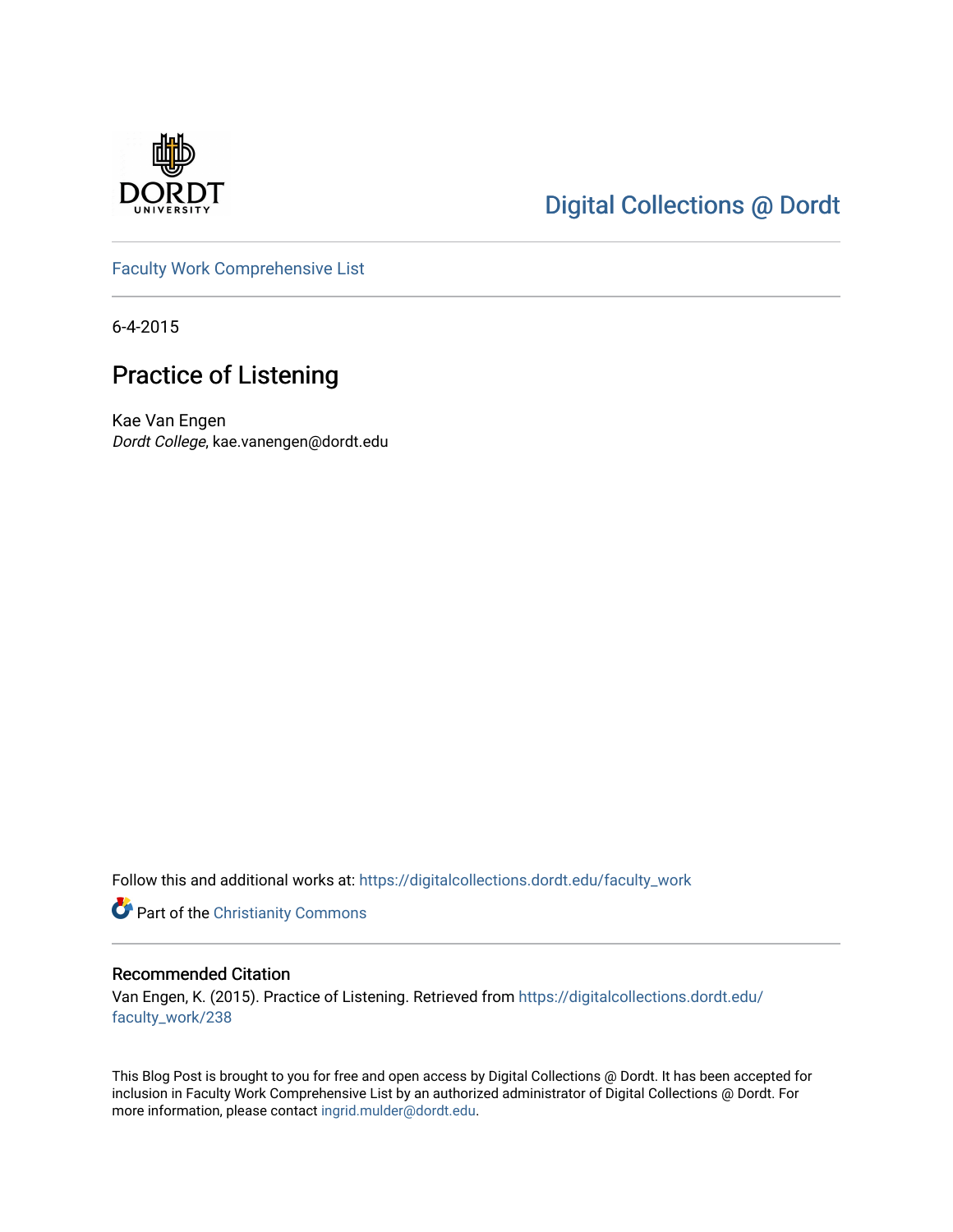## Practice of Listening

#### Abstract

"Listening. We are always listening. Is this true? Or are we just hearing? Often times hearing and listening are confused but they are not the same thing."

Posting about listening and how we can improve it from In All Things - an online hub committed to the claim that the life, death, and resurrection of Jesus Christ has implications for the entire world.

<http://inallthings.org/the-practice-of-listening>

Keywords In All Things, listening, communication

**Disciplines** 

**Christianity** 

#### **Comments**

[In All Things](http://inallthings.org/) is a publication of the [Andreas Center for Reformed Scholarship and Service](http://www.dordt.edu/services_support/andreas_center/) at Dordt [College](http://www.dordt.edu/).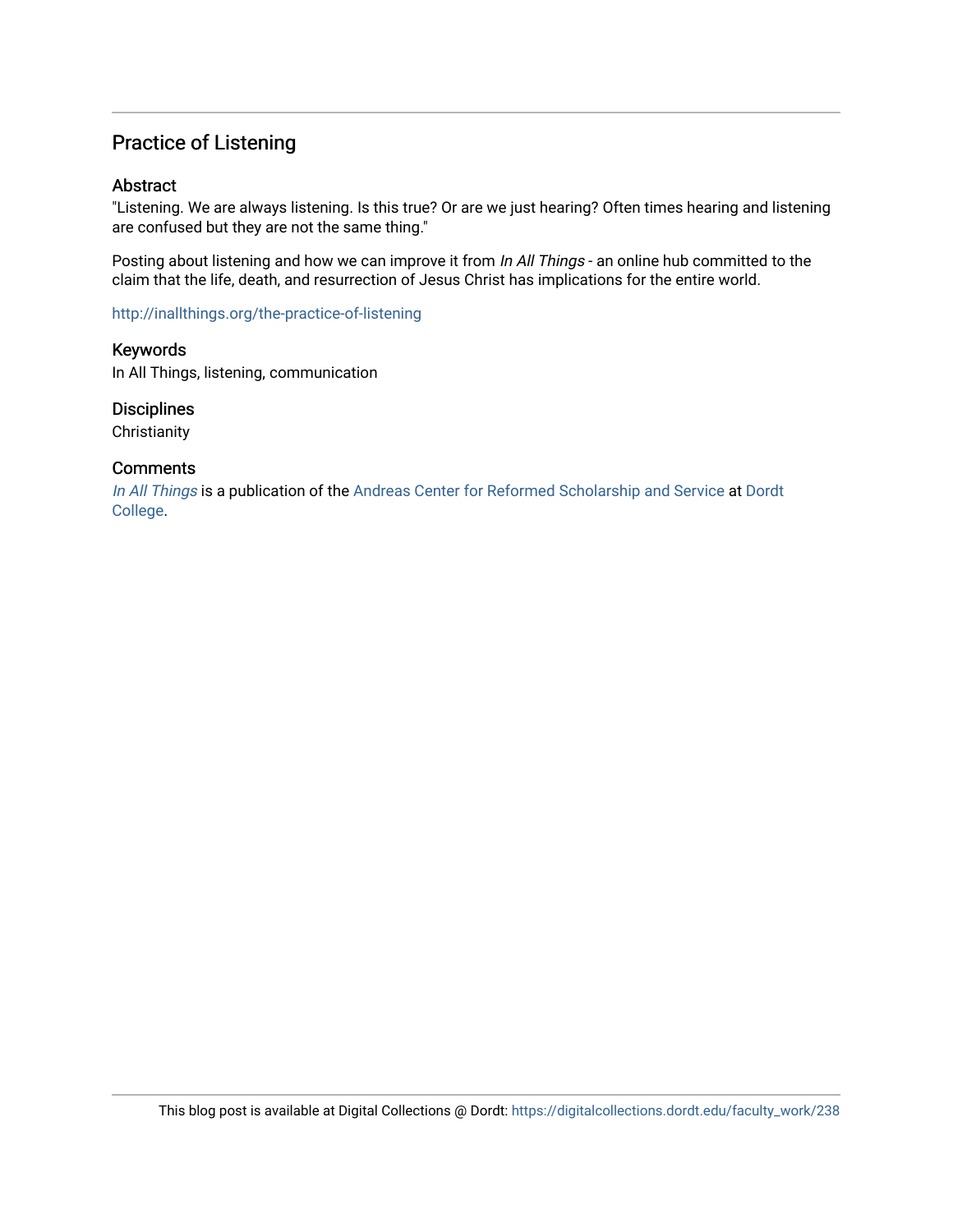# **The Practice of Listening**

**inallthings.org**[/the-practice-of-listening](http://inallthings.org/the-practice-of-listening)

#### Kae Van Engen

Listening. We are always listening. Is this true? Or are we just hearing? Often times hearing and listening are confused but they are not the same thing: Hearing is physically receiving and taking in the message, whereas listening is "the process of receiving, constructing meaning from and responding to spoken and/or nonverbal messages".<sup>[1](http://inallthings.org/the-practice-of-listening#fn1-4694)</sup> Listening requires so much more than just hearing. If we truly listen, we can improve our relationships with others. James reminds us, "Everyone should be quick to listen, slow to speak" (James 1:19, NIV)

Can we recognize when we aren't listening? If we cannot repeat or rephrase what we just heard, we were not listening. But if we can, were we really listening? And what is our response? Is it immediate, or after some thoughts? Often times we can repeat back what we heard; however true listening warrants a closer look.

Some things to consider…do we finish another person's sentence because we know what they will say? Do we interrupt because what we have to say is more important? Is what we are doing more important than listening? Or, does our mind wander while someone is speaking? These are all important questions to ask, and if we answer any of these in the affirmative, we need to take a look at our listening.

*Listening is a habit*, one that has been developed over time. Perhaps our listening wasn't encouraged, when our parents reminded us of certain things or a teacher repeated the instructions. And perhaps our listening has taken a back seat to the reading, writing and mathematics we learned in school. But listening is important. Listening should be seen as a gift. When we listen, we need to use our ears, our eyes, and our heart. It is something we must practice on a daily basis. "Listening is living—the quality of your listening is equal to the quality of your life. $\sqrt[2]{2}$  $\sqrt[2]{2}$  $\sqrt[2]{2}$ 

*Listening is a behavior.* We need to recognize what people say and how they say it. Often times listening is recognizing what is not said, as well. Are we more concerned about finishing the task at hand, responding to the most recent text received or preparing the dinner meal, than we are about listening? Do we stop what we are doing to give 100% attention to the message being delivered? We should. Listening takes practice, and is hard work; and so important as we work to build God's Kingdom. We need to take responsibility for our listening. Some suggestions include:

• We need to indicate through our leaned in body position, that nothing else is as important as what is being said

• We need to offer direct eye contact

• We need to respond with occasional "hmmm's" and a nod of the head to indicate we are engaged in the conversation

*Listening is a skill*, a skill that needs daily practice. A couple tips to improve one's listening

• Put away, or put down, what it is you are doing, so you can focus on the person speaking to you. If it isn't a good time, find a mutually agreeable time to have a conversation

• Count to 3 before you respond, this allows the speaker to finish their thoughts, and you won't interrupt

• Ask clarifying questions, what is it you would like more information about, what do you not understand? Seek understanding